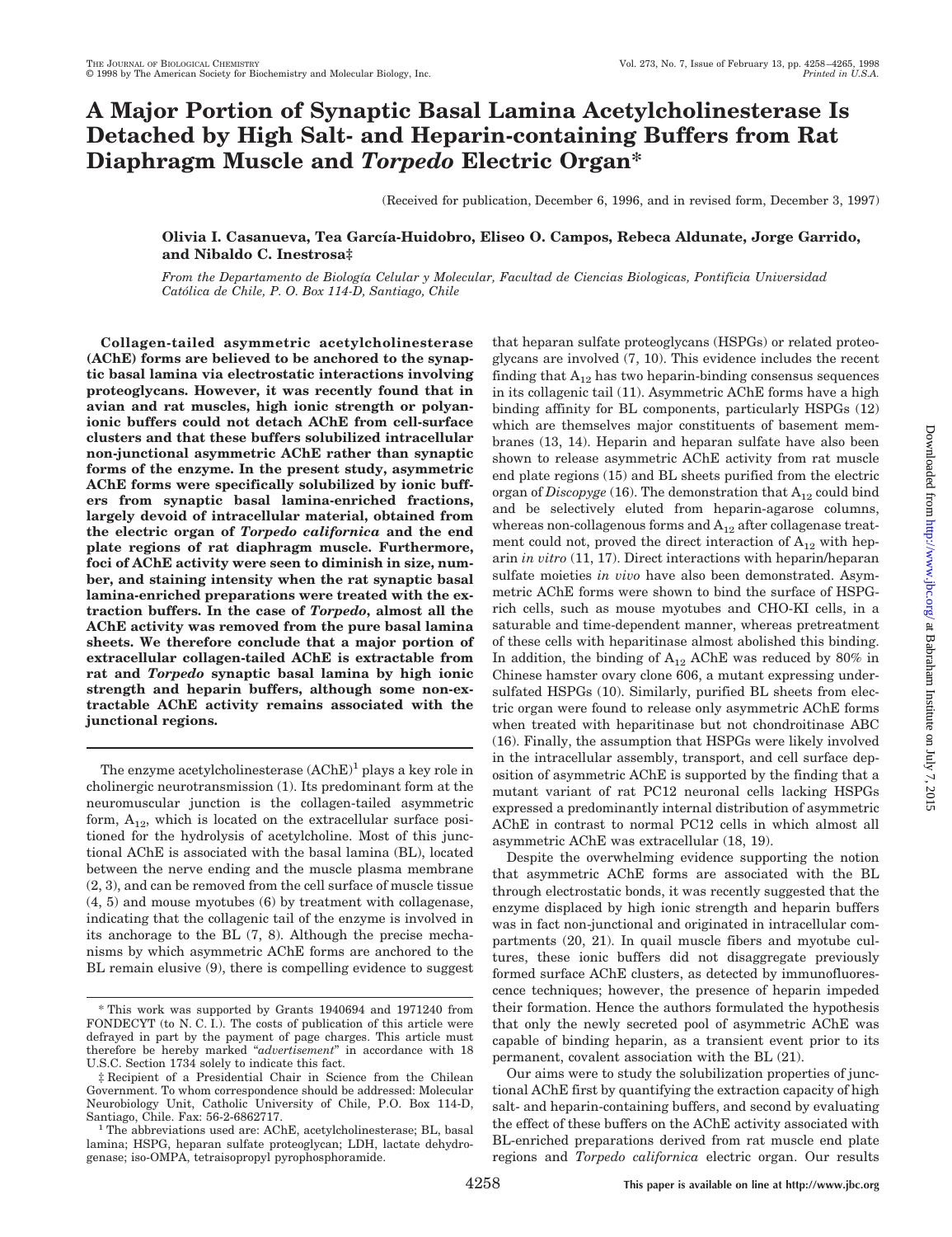strongly suggest that both high salt and heparin buffers solubilize a major portion of extracellular collagen-tailed AChE and demonstrate the capacity of these buffers to dissolve AChE-rich regions from neuromuscular junctions, as detected by histochemical staining.

### EXPERIMENTAL PROCEDURES

*Preparation of BL-enriched Fractions—*The tissues used were frozen samples of *T. californica* electric organ, obtained from Pacific Bio-Marine (Venice, CA), and end plate regions of rat diaphragm muscle. The latter were obtained from anesthetized female Sprague-Dawley rats (200–250 g) by removing the diaphragm muscles together with the surrounding ribs and dissecting 2-mm strips of end plate regions (1 mm on either side of the phrenic nerve) (2, 15). The end plate strips were maintained in ice-cold saline solution (0.9% NaCl). The tissues were then homogenized for 5 min using a glass-to-glass homogenizer at full speed, in 1:10 (w/v) detergent buffer: 10 mM Tris-HCl, pH 7.4, 1% Triton X-100, and protease inhibitors (1 mM *N*-ethylmaleimide, 1 mM benzamidine, 0.1 mg/ml bacitracin, 100 mM caproic acid, 5 mM EDTA) (22). The homogenates were centrifuged at 15,000 rpm for 25 min in a fixed rotor using a Kubota KR-20000T centrifuge. The supernatants were then removed and assayed for activity, and the pellets were resuspended and rehomogenized as above. This wash cycle was repeated a total of 5 times, removing the majority of AChE globular forms and yielding a fibrous BL-enriched preparation for both rat muscle end plate tissue and *Torpedo* electric organ (23, 24). All procedures were carried out at 4 °C. Aliquots were taken from the initial tissue homogenates for activity assays and from the BL-enriched preparations for activity and histochemical analyses.

*Quantifying Residual Intracellular Material in the BL-enriched Preparations—*Lactic dehydrogenase (LDH) was used as a quantitative marker for intracellular contamination of the BL-enriched preparations, before and after undergoing extractions. LDH activity was measured using the Promega kit according to the manufacturer's instructions, and the percentage of remnant activity was calculated from the activity measured in the initial tissue homogenates (100%). Sialyltransferase activity, a marker of the Golgi apparatus (25), was used in some experiments to assess the presence of Golgi vesicles, and therefore intracellular contaminants, in our BL fractions.

*Solubilization of Asymmetric AChE Activity from the BL—*The BLenriched preparations were divided into 3 groups, and duplicate samples for each group were homogenized for 5 min in 1:10 (w/v) of one of the following buffers: control buffer, 10 mM Tris-HCl, pH 7.4, containing several protease inhibitors (as above); heparin extraction buffer, 1 mg/ml heparin in control buffer; or high salt extraction buffer, 1 M NaCl in control buffer. The homogenates were then centrifuged at 15,000 rpm for 25 min and the supernatants removed, and the extraction procedure was repeated. All procedures were carried out at 4 °C. Aliquots were taken from the extraction supernatants for activity assays and sedimentation analyses. The post-extraction pellets were kept at 4 °C for subsequent histochemical studies and collagenase digestion.

*Perfusion of Asymmetric AChE Activity from Rat Diaphragm Muscle Strips—*Adult rat diaphragm muscle was dissected and cut into thin strips, pinned, and perfused for 1 h with high salt borate extraction buffer, in the presence or absence of heparin, as described by Rossi and Rotundo (20). After washing with phosphate-buffered saline, the muscle fibers were incubated with the histochemical reaction buffer of Karnovsky and Roots (26). In addition, the AChE activity released by these buffers was assayed in parallel experiments.

*Sedimentation Analysis of AChE Forms—*The molecular forms of AChE present in the tissue homogenates and BL-enriched fractions, and those solubilized from the latter, were resolved by sedimentation analysis on 5–20% linear sucrose gradients, as described previously (6, 27). To release all the molecular forms present in the homogenate samples, initial homogenates and BL preparations were homogenized in detergent buffer containing 1 M NaCl for the purpose of sedimentation analysis.

*AChE Activity Assay—*AChE activity was measured by the method of Ellman *et al.* (28). All incubations were carried out at 37 °C for rat muscle samples and 25 °C for *Torpedo* electric organ, in a 1-ml reaction mixture containing 100 mM sodium phosphate buffer, pH 7.0, 0.3 mM dithionitrobenzoic acid, and 0.75 mM acetylthiocholine iodide. 10 mM tetraisopropyl pyrophosphoramide (iso-OMPA) was also included as a specific inhibitor of butyrylcholinesterase activity. Absorbance was read at 412 nm in a Shimadzu UV-150–02 double-beam spectrophotometer.

*Collagenase Digestion of the BL Preparations following Ionic Extractions—*Collagenase digestions were carried out as described by Younkin *et al.* (29), to quantitatively determine the AChE activity extracted from the BL preparations as a function of the total AChE present. In short, the BL pellets were incubated following either control, high salt, or heparin extractions, at 25 °C for 4 h with 0.1 mg/ml collagenase (Sigma, type V) in 1:10 (w/v) of a buffer containing 20 mM Tris-HCl, pH 7.4, 5 mM *N*-ethylmaleimide, 2 mM benzamidine, 10 mM CaCl<sub>2</sub> but devoid of EDTA. The reaction was stopped when the samples were centrifuged, and the supernatants were finally assayed for AChE activity.

*Preparation of Rat End Plate Muscle Honeycomb Ghosts—*Rat muscle end plate honeycomb ghost preparations were obtained using a method similar to that of Sanes and Hall (23), omitting the salt extraction step. End plate regions were dissected as before from diaphragm muscles and were maintained in ice-cold saline solution (0.9% NaCl) before being thinly cut into transverse sections and washed twice for 1 h with detergent buffer as follows: 10 mM Tris-HCl, pH 7.4, 1% Triton X-100, and protease inhibitors. The end plate strips were then divided into three groups and incubated overnight at 4  $^{\circ}\mathrm{C}$  with 1:25 (w/v) of detergent buffer alone, detergent buffer containing 1 M NaCl, or detergent buffer plus 1 mg/ml heparin. The resultant honeycomb ghosts were then analyzed for residual AChE activity by histochemical staining, and solubilized AChE activity was also assayed in the preparation buffers.

*Visualization of Surface End Plate AChE Activity by Histochemical Staining—*AChE activity was detected by histochemical staining in the BL-enriched fractions of both rat muscle end plates and *Torpedo* electric organ, in the semi-intact perfused rat muscle fibers and in the rat muscle end plate honeycomb ghost preparations, before and after their particular extractions. For this, the method of Karnovsky and Roots (26) was employed, using 2.2 mg/ml acetylthiocholine iodide, 0.71 M malate buffer, pH 6.0, 0.1 M sodium citrate, 30 mM copper sulfate, 5 mM potassium ferricyanide, and 3% neutral formol. All incubations were carried out at 4 °C, and all samples were processed simultaneously to make their staining intensities comparable. In the case of the BLenriched preparations, samples weighed  $\sim$ 3 mg. For the honeycomb ghosts, multiple section samples were stained for each group. All samples were incubated for 20 min with iso-OMPA (10 mM), prior to the histochemical reaction, to inhibit butyrylcholinesterase activity. Control samples were incubated with 10 mM iso-OMPA plus either 50 mM methanesulfonyl fluoride or 10  $\mu$ M BW 284c51 dibromide to inhibit cholinesterase activity or specifically AChE activity, respectively. Samples were then viewed under the phase-contrast light microscope.

*Purification of Asymmetric AChE from Torpedo Electric Organ—* Affinity chromatography using an acridine-agarose column was used to purify the collagen-tailed form of AChE, as described previously (30). Both specific activity (4,000 units/mg protein) and staining intensities following sodium dodecyl sulfate-polyacrylamide gel electrophoresis (a single band of 67 kDa) were used to verify purity. Sucrose sedimentation analysis was subsequently used to confirm that the purified protein corresponded to the asymmetric  $A_{12}$  form of AChE.

*Association of Torpedo AChE with Rat Myotubes—*Rat muscle primary cultures were prepared from the hindlimb muscles of an 18-dayold rat embryo and were maintained as described by Koenig (31). Approximately  $3 \times 10^5$  cells were plated onto 35-mm plastic tissue culture dishes coated with gelatin. The myoblasts reached confluence 24 h after plating, and the onset of fusion and large myotube formation began at 48 h. Most of the myotubes presented spontaneous contractile activity around the 5th day in culture. The medium was then removed, and the myotubes were washed three times with Dulbecco's modified Eagle's medium containing 0.1 M NaCl and 0.5 mg/ml bovine serum albumin. The myotubes were then incubated for 1 h at 4 °C with 50 milliunits of AChE enzyme, purified from *Torpedo* electric organ, in the presence or absence of 1 mg/ml heparin. The cells were then washed twice with 2:5 Dulbecco's modified Eagle's medium/phosphate-buffered saline and incubated for 15 min at 4 °C with phosphate-buffered saline buffer containing 2 mg/ml bovine serum albumin and 2 mg/ml heparin. The cell surface-associated AChE activity solubilized by this medium was then assayed. For the determination of total cell surface-bound AChE, an additional incubation with the same medium containing 1 M NaCl instead of heparin was performed.

#### RESULTS

*Asymmetric AChE Is Associated with BL-enriched Preparations—*Since it was recently reported that neither high salt- nor heparin-containing buffers detached asymmetric collagentailed forms of AChE from the BL of the vertebrate neuromuscular junction (20, 21), we wanted to re-evaluate the solubilization properties of the asymmetric forms present in BLenriched preparations, derived from both diaphragm muscle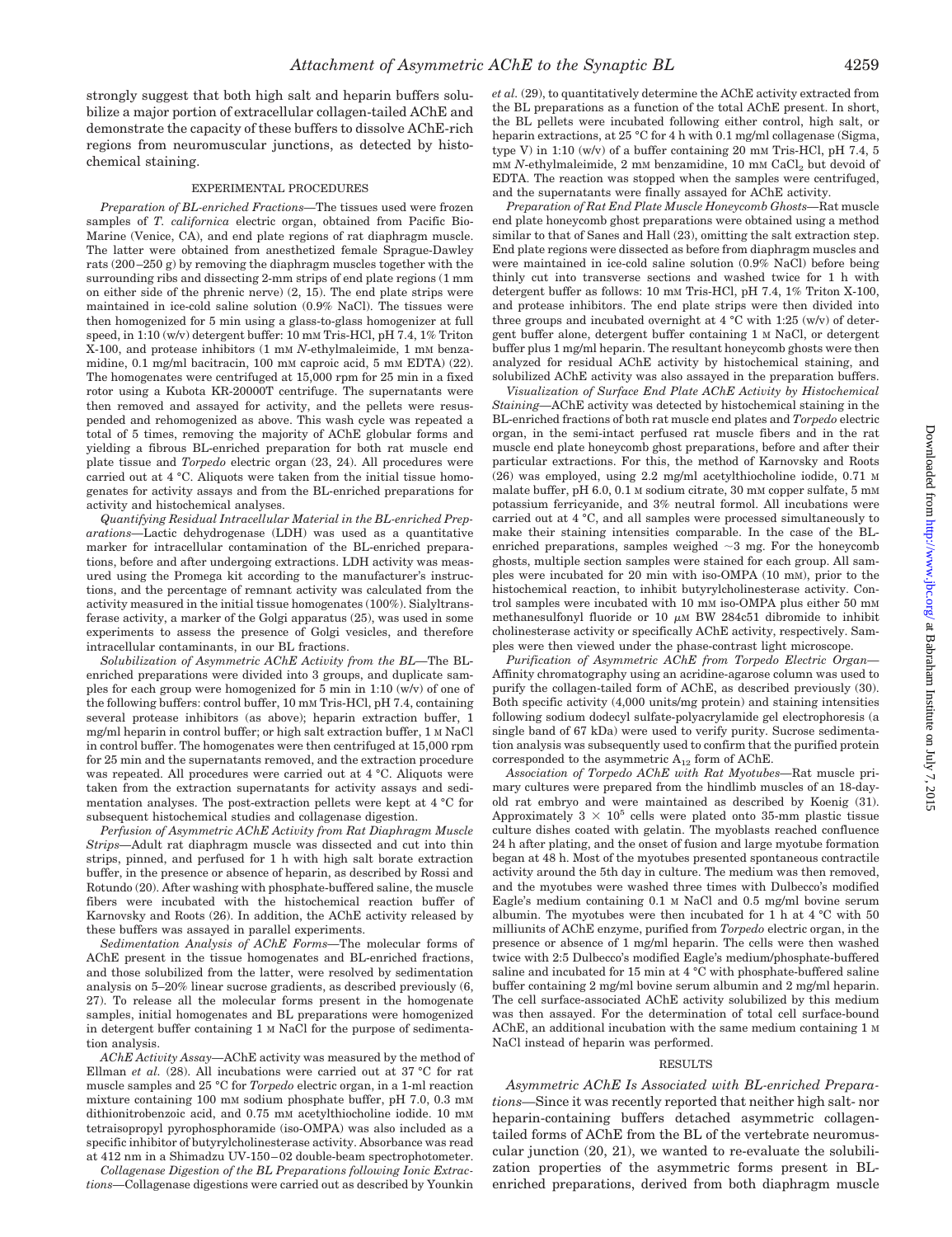

FIG. 1. **Molecular forms of AChE solubilized from the end plate regions of rat diaphragm muscle and from** *Torpedo* **electric organ.** *A* corresponds to rat muscle end plates, and *B* corresponds to the *Torpedo* electric organ, in which ● represents the initial tissue homogenate and  $\bigcirc$  represents the BL-enriched fraction. For the purpose of sedimentation analysis, fresh (rat) or frozen (*Torpedo*) tissue samples were homogenized in a high salt detergent buffer (1:10, w/v) as follows: 10 mM Tris-HCl, pH 7.4, 1 M NaCl, 1% Triton X-100, and protease inhibitors. By having submitted the rest of the tissue to 5 homogenization-centrifugation cycles with detergent buffer (10 mM Tris-HCl, pH 7.4, 1% Triton X-100, protease inhibitors) to remove the majority of globular forms, the resultant BL-enriched fractions were also solubilized in high salt detergent buffer for sucrose sedimentation analysis. The *arrow* indicates migration of the catalase marker at 11.3 S.

end plates as well as *Torpedo* electric organ. Several homogenization-centrifugation cycles in the presence of Triton X-100 detergent were used to remove most of the hydrophobic and soluble proteins and yield BL-enriched preparations for both tissues. The AChE forms present in these BL-rich fractions were compared with those present in the corresponding initial homogenates by velocity sedimentation analysis (Fig. 1). Characteristic sedimentation profiles were obtained for both rat diaphragm (Fig. 1*A*) and *Torpedo* electric organ (Fig. 1*B*) homogenates, including asymmetric  $(A_{12}$  and  $A_8)$  as well as globular forms  $(G_1$  and  $G_4$  for rat and  $G_2$  for *Torpedo*). In contrast, the asymmetric AChE forms were greatly enriched in the BL preparations as seen by the absence of the peaks corresponding to the globular forms. When the *Torpedo* BL preparations were examined under the electron microscope, the typical cytoarchitecture of *Torpedo* basement membranes was apparent and



FIG. 2. **Basal lamina sheets are the major constituents of the extracellular matrix material purified from** *Torpedo* **electric organ.** Typical electron micrograph of basement membranes obtained after extensive detergent extraction of electric organ tissue. The sample was fixed in Karnovsky's fixative, post-fixed, stained with uranyl acetate, and finally prepared for electron microscopy. (Magnification,  $×70.000.$ 

predominant (Fig. 2). The presence of asymmetric AChE associated with these BL sheets was an important confirmation that the enzyme was in fact anchored to such extracellular structures.

*Remnant Cytoplasmic Material in the BL-enriched Preparations—*To discard the possibility that intracellular asymmetric AChE, destined to be exported to the BL, may be contaminating our BL fractions (despite exhaustive washes with detergent buffer), we analyzed such preparations for the presence of two intracellular markers. First, LDH activity was used as an indicator of remnant-soluble cytoplasmic material. After repeated Triton X-100 extractions, some residual LDH activity  $(-6\%$  of the total) was detectable in the final rat muscle end plate BL-enriched preparation (Fig. 3). Furthermore, two subsequent extraction steps with either high salt or heparin solubilized half of this remnant activity (see *inset* of Fig. 3), indicating that a residual intracellular material was probably trapped within or retained electrostatically by the BL sheets. Similar results were obtained for *Torpedo* electric organ preparations. These results indicate that asymmetric AChE is not trapped in vesicles as a soluble entity. Second, the absence of sialyltransferase activity, a Golgi marker, in both the rat and *Torpedo* BL-enriched preparations (data not shown), makes it unlikely that intracellular asymmetric AChE remained associated, as a contaminant, to the BL fractions used in these studies.

*High Salt- and Heparin-containing Buffers Solubilized Extracellular Asymmetric AChE from the BL Preparations of Rat Muscle End Plates and Torpedo Electric Organ, and from Rat Muscle Honeycomb Ghost Preparations, but Not from Perfused Rat Muscle Strips—*Having identified the source of collagentailed AChE as predominantly BL, a study of the solubilization properties of these forms was carried out at short extraction times. First, samples of purified BL material were submitted to two 5-min homogenization-centrifugation cycles with either high salt- or heparin-containing buffers. Both AChE activity and the molecular forms solubilized were then determined. As Fig. 4 shows, only asymmetric forms of AChE were released by either high salt or heparin from both rat (Fig. 4*A*) and *Torpedo* (Fig. 4*B*) BL preparations. Additional experiments were carried out using sectioned rat muscle end plates treated with detergent so as to generate honeycomb ghost preparations (23) with structurally integral junctional regions. The AChE activity released by the high salt- or heparin-containing buffers used for the ghost preparation was assayed; heparin was able to solubilize 50% of that released by NaCl (data not shown).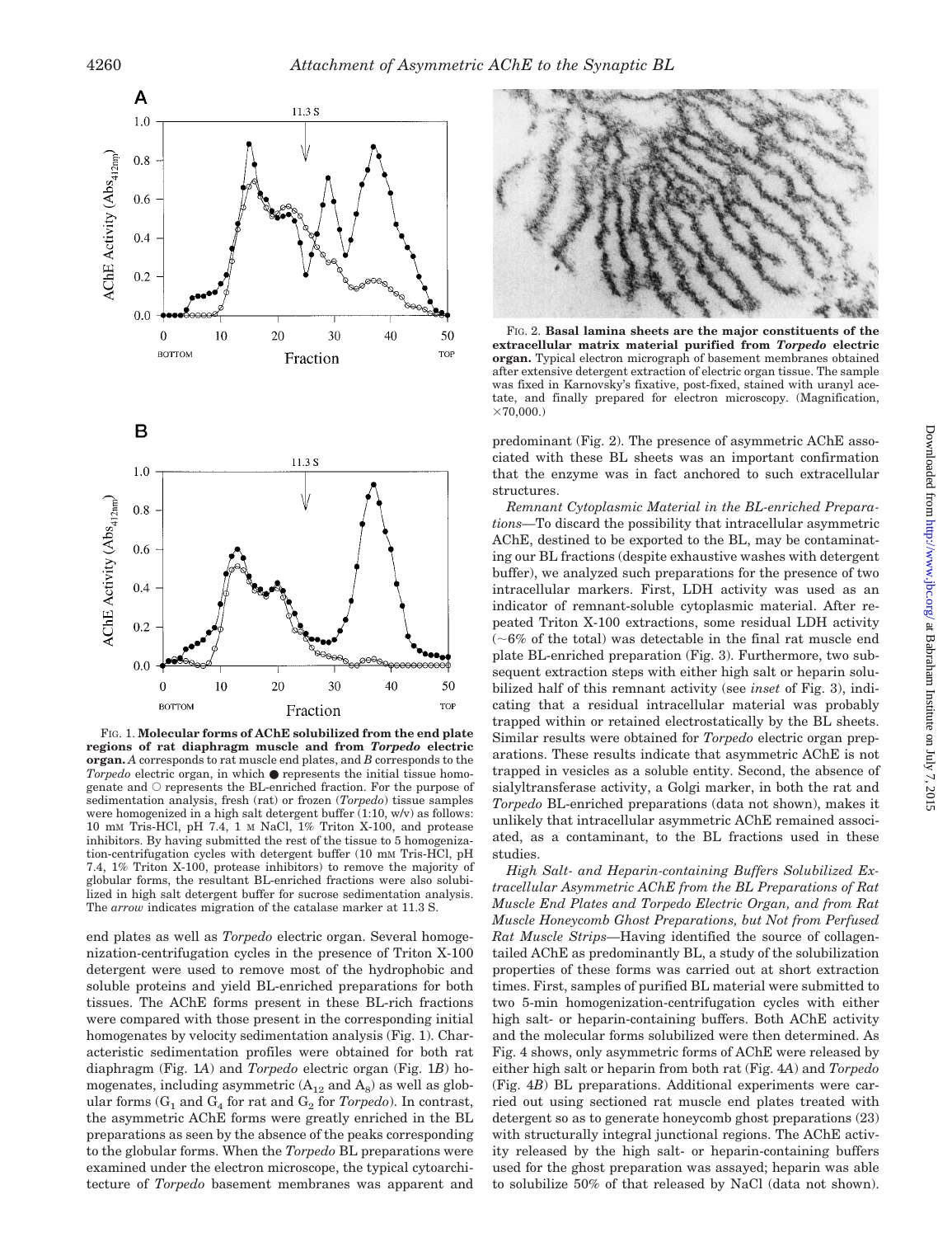

FIG. 3. **A small portion of cytoplasmic material remained associated with the extracellular matrix fractions.** LDH activity was measured in the initial rat muscle end plate homogenate (*Homog*.), the five supernatant fractions of the preparative wash cycle (*SN1–5*), and the final BL-enriched fraction (*BL*). The latter was also analyzed following control, heparin, and high salt extractions (*inset*). LDH activity was determined using the Promega kit according to the manufacturer's instructions.

Similarly, in rat muscle end plate BL, heparin extracted approximately 40% of the activity solubilized by high salt, as shown in Fig. 5*A*, whereas in *Torpedo* electric organ, both buffers solubilized similar quantities (80–90%) of asymmetric AChE (Fig. 5*B*). The total fraction of asymmetric AChE solubilized by heparin was much greater in *Torpedo* electric organ than in rat muscle end plate regions (80% compared with 30%) (Table I), suggesting that a larger population of heparin-extractable asymmetric AChE exists in the former. When high salt and heparin-containing buffers were used to perfuse rat diaphragm muscle strips for 1 h, no AChE activity was detectable in the activity assays carried out on these buffers (data not shown).

*A Minor Portion of Junctional AChE Persists in the BLenriched Preparations following Extractions with High Salt- or Heparin-containing Buffers—*A population of collagen-tailed AChE associated with the BL persists for long periods after frog muscle denervation (3). In rat diaphragm and gracilis muscles, most of the asymmetric AChE activity is extracellular, of which only 15–25% is considered to be a non-extractable fraction (29, 32). However, a recent report suggested that all junctional asymmetric AChE formed part of this non-extractable pool, given that high salt and heparin buffers seemed unable to disrupt or diminish the number of cell-surface AChE clusters in quail myotube cells or end plate regions of avian muscles (20, 21). Therefore in the present study, we sought to quantify the extractable as well as the non-extractable fraction of BL-associated AChE activity and ascertain whether a change in the quantity and distribution in extracellular AChErich regions could be detected following high salt or heparin extractions. First, collagenase digestion after high salt extractions indicated that the non-extractable pool of asymmetric AChE in rat end plate regions accounted for 23% of the total BL-associated asymmetric AChE (Fig. 5*A*, see also Table I), in agreement with Younkin *et al.* (29). Moreover, in *Torpedo* electric organ, a minor portion of junctional AChE remained after high salt or heparin extractions, accounting for 9% of nonextractable enzyme (Fig. 5*B*).

Second, AChE activity was visualized by histochemical staining before and after extractions on the BL-enriched fractions obtained from rat and *Torpedo* tissues. In the former, the morphological appearance, size, and organization of the histochemically stained structures seen in Fig. 6 revealed the presence of numerous isolated and well preserved motor end plates



FIG. 4. **Solubilization of the molecular forms of AChE from the rat and** *Torpedo* **BL-enriched fractions.** *A* corresponds to rat muscle end plates, and *B* corresponds to *Torpedo* electric organ, in which ● represents the AChE forms solubilized by 1 M NaCl and  $\circ$  represents those released by 1 mg/ml heparin from the BL-enriched fractions. The latter were homogenized for 5 min in a buffer containing 10 mM Tris-HCl, pH 7.4, protease inhibitors, and either 1 mg/ml heparin or 1 M NaCl. Following centrifugation, the extraction procedure was repeated, and the molecular AChE forms solubilized by the first extraction were analyzed on a 5–20% sucrose gradient. Two distinct peaks were obtained for both heparin and NaCl, corresponding to the asymmetric forms  $A_{12}$  and  $A_8$ . Absorbance values represent the proportion of AChE activity extracted by each buffer with respect to the total extractable activity, determined by collagenase digestion, as described for Table I. The *arrow* indicates migration of the catalase marker at 11.3 S.

with their synaptic gutters. These neuromuscular junctions, rich in AChE activity, were also clearly visible in the rat muscle BL fractions prior to high salt and heparin extractions (Fig. 7*A*). Following high salt treatment, most of the activity in these end plates disappeared (Fig. 7*B*). Heparin extractions also produced a reduction in the size and staining intensities of the end plates detected (Fig. 7*C*). Control experiments in the presence of inhibitors specific for AChE did not show end plate hydrolytic activity (Fig. 7*D*). Histochemistry carried out on the BL sheets purified from *Torpedo* electric organ demonstrated that these samples contained isolated surfaces highly enriched in AChE activity (Fig. 8*A*). On the other hand, the same preparations treated with either high salt (Fig. 8*B*) or heparin (Fig. 8*C*) showed only minimal residual AChE activity in both cases. Controls treated with AChE inhibitors showed no activity (Fig. 8*D*). In the experiments using rat muscle end plate honeycomb ghost preparations, histochemical staining of AChE revealed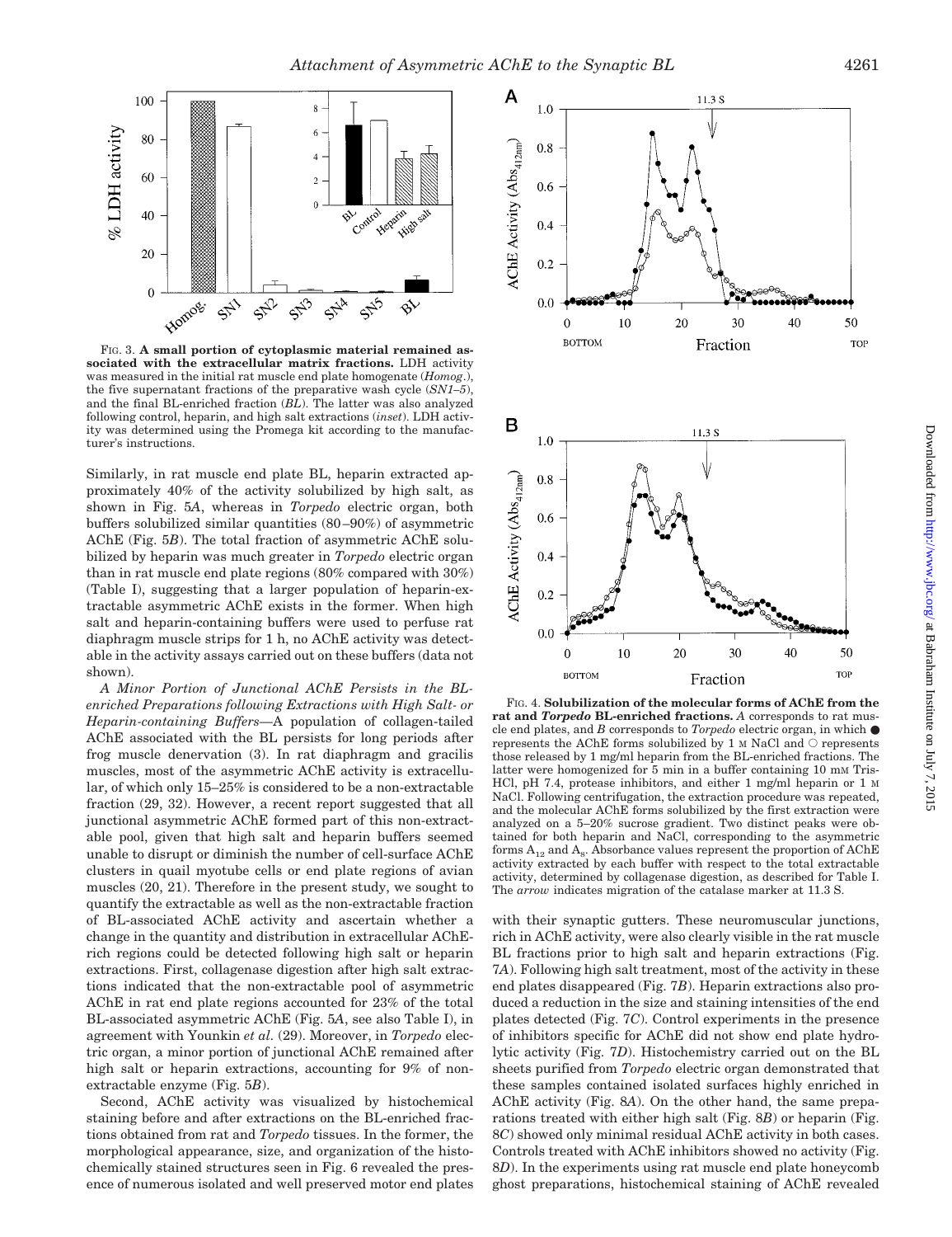

FIG. 5. **AChE activity released from the rat and** *Torpedo* **BLenriched fractions by ionic extractions and collagenase treatment.** Rat (*A*) and *Torpedo* (*B*) BL preparations were submitted to control and ionic extractions, as described earlier, using Tris-HCl (10 mM), heparin (1 mg/ml), or NaCl (1 M) buffers (*white bars*). Following centrifugation, the BL pellets were treated with collagenase (Sigma type V) for 4 h at 25 °C to solubilize the remnant AChE activity resistant to extraction (*gray bars*). Each value is the mean  $\pm$  S.D. of three experiments carried out in duplicate.

#### TABLE I *Solubilization of asymmetric AChE from rat and Torpedo basal lamina-enriched fractions*

Extractions were carried out by homogenizing BL-enriched preparations in Tris-HCl buffer (control) and either 1 M NaCl or 1 mg/ml heparin. The samples were then centrifuged at 15,000 rpm for 25 min, and the procedure was repeated. The activity in both supernatants was then measured and summed. Each value is the mean  $\pm$  S.D. of three representative experiments done in duplicate, and the values given for collagenase correspond to the AChE fraction remnant following the high salt extractions. The number in parentheses corresponds to the percentage of AChE activity solubilized by each procedure. The activity released by collagenase treatment of the control samples was used to calculate the total extractable activity (100%) associated with the BL preparations.

| Extraction        | Heparin                    | NaCl                                   | Collagenase               |  |
|-------------------|----------------------------|----------------------------------------|---------------------------|--|
| Rat BL            | $4.4 \pm 0.66$<br>$(30\%)$ | milliunits<br>$10.9 \pm 0.98$<br>(76%) | $3.4 \pm 0.35$<br>(23%)   |  |
| <i>Torpedo</i> BL | $385 \pm 20.2$<br>$(80\%)$ | $439 \pm 30.1$<br>(91%)                | $44.3 \pm 7.5$<br>$(9\%)$ |  |

an array of end plate regions in these muscle ghosts (Fig. 9*A*). However, when these samples were prepared in the presence of high salt, most of the AChE activity was removed from the end plate ghosts (Fig. 9*B*), whereas less activity was removed when heparin was present. Almost no AChE activity was visible in control samples incubated with 20  $\mu$ M BW284c51 and 10 mM iso-OMPA (Fig. 9*C*). In contrast, when rat diaphragm muscle strips were perfused with a mixture of high salt and heparin buffers, no variation in AChE histochemical staining intensity



FIG. 6. **Visualization of isolated motor end plates in the rat muscle BL-enriched preparation.** Histochemical localization and phase-contrast light microscopy were used to confirm the presence of end plate-associated AChE activity in the BL-enriched fraction of rat diaphragm muscle. Low  $(\times 100)$  (*A*), medium  $(\times 300)$  (*B*), and high field  $(\times 800)$  (*C*) views show isolated motor end plates with their apparent postsynaptic folds. Histochemical staining was carried out using the method of Karnovsky and Roots (26), prior to which samples were incubated with 10 mM iso-OMPA for the specific inhibition of butyrylcholinesterase activity.

was seen between the control and treated samples (data not shown). Together, these results clearly show that most of the junctional AChE is readily detached by either high salt or heparin from rat or *Torpedo* BL preparations as well as muscle end plate ghosts, which retain the basic cytoskeletal architecture of the muscle, but not from semi-intact rat muscle strips.

*Association of Torpedo AChE to Rat Primary Culture Myotubes—*Despite the fact that rat muscle and *Torpedo* electric organ are phylogenetically distant, the anchorage mechanisms of the collagen-tailed enzyme may not be fundamentally different in both systems. To determine the extent to which AChE association in these systems was compatible, a study of the binding properties of asymmetric AChE, purified from *Torpedo*, was carried out using rat primary muscle cultures. Fig. 10 shows that *Torpedo* AChE was capable of associating with rat myotubes in a reversible manner, as demonstrated by its subsequent detachment from the cell surface using a heparincontaining buffer. Of the total AChE activity associated (3.65 milliunits/ml), heparin was able to release approximately 70% (2.6 milliunits/ml). However, incubation with AChE in the presence of heparin eliminated the capacity of the enzyme to bind to the myotube cell surface. When fibroblasts were used instead of myotubes, no association was observed with or without heparin co-incubation (Fig. 10). These results suggest that specific AChE-binding sites are present on the cell surface of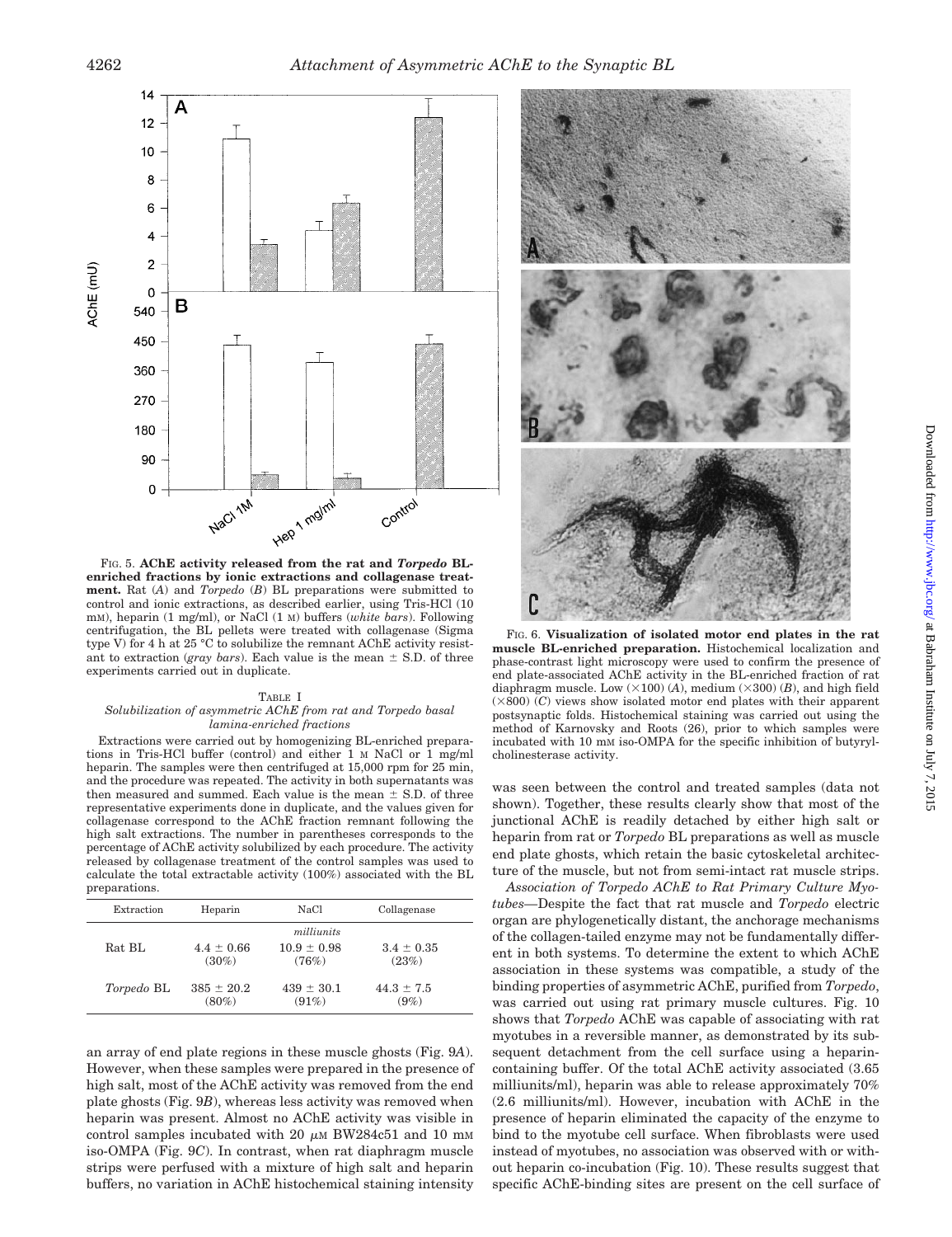

FIG. 7. **Residual activity of AChE seen in the rat muscle end plate BL-enriched fractions following high salt and heparin extractions.** Histochemical localization of BL-associated AChE activity (26) as viewed under the phase-contrast microscope is shown. *A*, rat muscle BL-enriched fraction prior to heparin or high salt treatment; *B*, following heparin extractions; *C*, NaCl extractions. Samples weighed  $\sim$ 3 mg and were processed simultaneously to make their staining intensities as comparable and quantitative as possible. All samples used were incubated with 10 mM iso-OMPA prior to the histochemical reaction. *D*, no AChE activity was visible in control samples incubated with 10 mM iso-OMPA and 50 mM methanesulfonyl fluoride for the inhibition of all cholinesterase activity. (Magnification,  $\times$ 200.)



FIG. 8. **A minor residual AChE activity is present in the basal lamina sheets of** *Torpedo* **electric organ following high salt and heparin extractions.** Histochemical localization of BL-associated AChE activity as viewed under the phase-contrast microscope is shown. The histochemical reaction was carried out according to the method of Karnovsky and Roots (26). *A*, *Torpedo* basal lamina sheets prior to heparin or high salt treatment; *B*, following heparin extractions; and *C*, NaCl extractions. *D*, almost no AChE activity was visible in control samples incubated with 10 mm iso-OMPA and 50 mm methanesulfonyl fluoride. Samples weighed  $\sim$ 3 mg and were processed simultaneously to make their staining intensities as comparable and quantitative as possible. All samples were incubated with iso-OMPA (10 mM) prior to histochemistry. (Magnification,  $\times$ 600.)

rat myotubes which are absent in fibroblasts. Moreover, such sites are also recognized by *Torpedo* asymmetric AChE, implying that the anchorage of the collagen-tailed form of AChE involves either similar extracellular molecules or similar interaction mechanisms in both species. Whether or not this association occurs in clusters over the myotube surface is a matter that deserves further study.

## DISCUSSION

Prevailing opinion indicates that the collagen-tailed forms of AChE are anchored to the synaptic BL through electrostatic interactions with polyanionic components such as HSPGs (9, 10). This widely accepted hypothesis was later reinforced by the identification of two heparin-binding domains in the collagenous tail of the enzyme (11, 33). The objective of the present study was to determine directly whether the AChE molecules localized at the neuromuscular junction were quantitatively removed by high salt and heparin extractions, in view of the results of Rossi and Rotundo (20) in which perfusions with these buffers were unable to detach clustered cell-surface AChE from quail and rat muscle fibers. Furthermore, these authors suggested that the ability of heparin to solubilize asymmetric AChE, as reported for other systems, stemmed from its apparent ability to release mainly intracellular and non-junctional AChE molecules (20, 21). However, our biochemical and histochemical results demonstrate that these conventional ionic buffers do in fact specifically detach a major portion of asymmetric AChE from purified synaptic BL devoid of intracellular material and derived from two of the most studied neuromuscular junction systems, rat muscle end plates and *Torpedo* electric organ.

In view of this apparent discrepancy, we wanted first to confirm the extracellular source of asymmetric AChE prior to its extraction. Asymmetric AChE occupies less than 0.1% of the total surface area of the BL at the rat neuromuscular synapse, yet its density increases severalfold specifically at junctional regions (34). In contrast, the electric organ of *Torpedo* is a tissue in which the synaptic junctions are overdeveloped (35, 36). Therefore, the use of both these tissues in the present study minimized the possibility that extra-junctional asymmetric AChE was being solubilized during the extractions. Furthermore, several end plates rich in junctional AChE were observed in the rat and *Torpedo* BL-enriched preparations prior to extraction. Treatment with high salt or heparin buffers reduced both the number, size, and staining intensities of these regions. The studies of Rossi and Rotundo (21) nevertheless demonstrated that neither high salt- nor heparin-containing buffers were able to reduce the number of immunoreactive AChE clusters on the surface of quail myotubes or quail muscle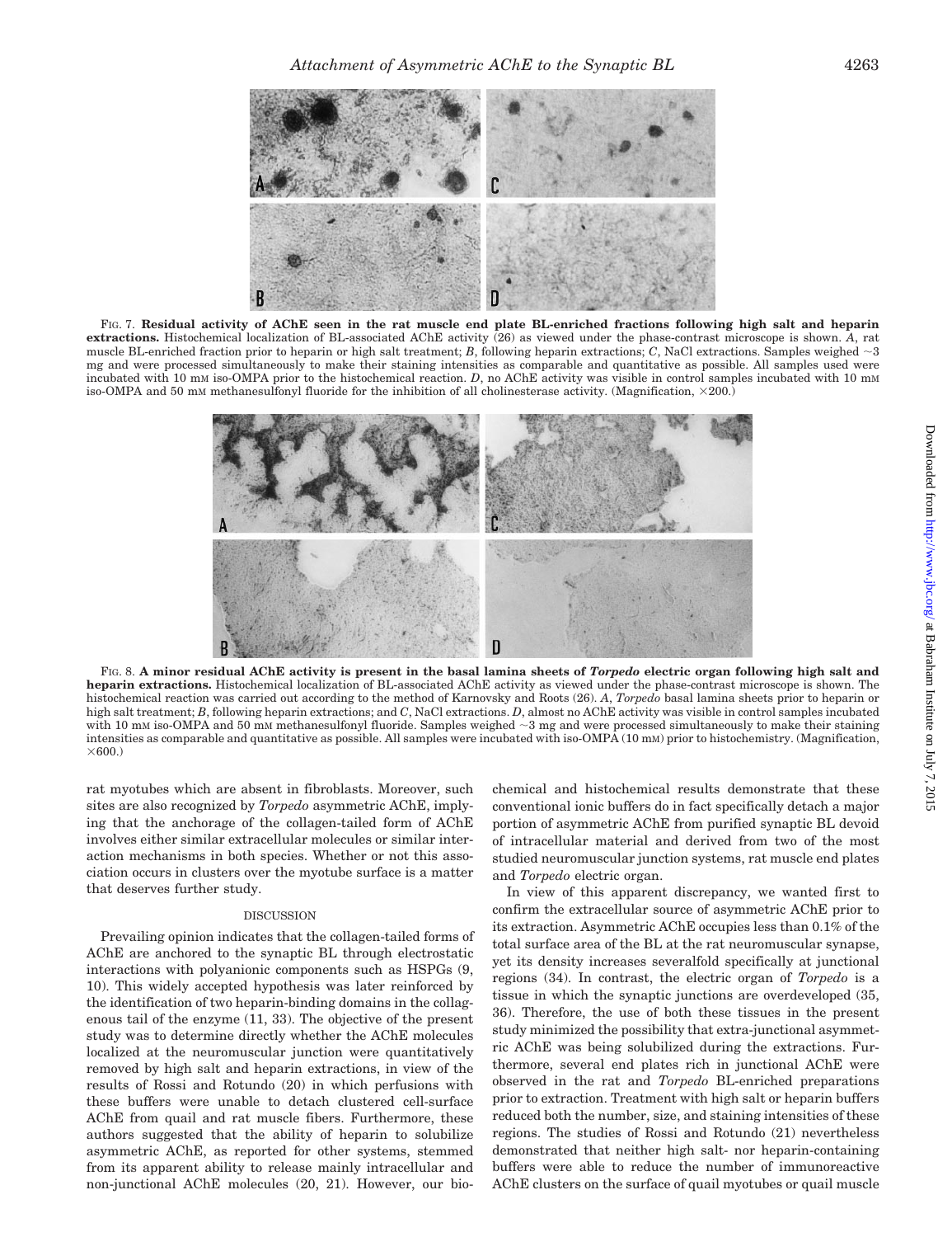

FIG. 9. **High salt treatment of honeycomb ghosts derived from rat muscle end plate regions released an important portion of junctional AChE activity.** Honeycomb ghosts were prepared from sectioned rat muscle end plates by incubating the sections with detergent buffer overnight, either in the presence or absence of 1 M NaCl. Remnant end plate AChE activity was then stained histochemically and viewed by phase-contrast light microscopy. *A*, AChE activity was visible as large, densely stained end plate regions in the ghost preparations (*control*). *B*, honeycomb ghosts prepared in the presence of high salt, to extract asymmetric AChE, contained only small dispersed foci of histochemical activity, which displayed lower staining intensities than their control counterparts. *C*, no AChE activity was detected in honeycomb ghosts incubated with 20  $\mu$ M BW284c51 dibromide and 10 mM iso-OMPA. (Magnification,  $\times$ 400.)

fibers. Yet by incubating the myotubes in the presence of heparin, newly synthesized asymmetric AChE accumulated in the medium and not as cell-surface clusters. The authors concluded that only a transient cell-surface interaction occurred in avian cell cultures between newly formed asymmetric AChE and heparin or HSPGs. However, in the present study, the use of purified BL, as seen under the electron microscope, eliminated the possibility that newly synthesized asymmetric AChE and its subsequent externalization to the cell surface could account for the enzyme detached during the extraction processes.

It should also be noted that in quail skeletal muscle only 40% of total asymmetric AChE is BL-associated, with the remainder being intracellular (37). Therefore, the subcellular localization



FIG. 10. **Association of purified** *Torpedo* **asymmetric AChE with rat myotubes.** Fifty milliunits of asymmetric AChE, purified from *Torpedo* electric organ, were incubated for 15 min with 5-day-old rat myotubes in 35-mm culture dishes, in the presence or absence of 2 mg/ml heparin. Fibroblasts obtained from the same muscle primary cultures were used as controls and submitted to the same treatments. Cell surface-associated AChE was then released by incubating the cells with 2 mg/ml heparin buffer, and the activity solubilized was determined for cells incubated with AChE in the presence or absence of heparin (labeled as *Heparin co-incubation* and *Heparin extractable*, respectively). Total cell surface-associated AChE (*Total extractable*) was the total amount of activity solubilized from the myotubes by 2 mg/ml heparin followed by 1 M NaCl buffer. Asymmetric AChE associated only with rat myotubes, in a manner that was inhibited by heparin. No significant association of asymmetric AChE was detected in fibroblasts. Values represent the average of three experiments done in duplicate.

of collagen-tailed AChE in avian muscle differs from most of the other systems studied, as virtually all findings agree that the majority of asymmetric AChE is extracellular. For instance, studies performed in rat diaphragm muscle *in vivo* showed that 22% of asymmetric AChE forms were intracellular in rat diaphragm end plate regions (29), 30% in rat gracilis muscle (32), and 20% in mouse  $C_2$  myotubes (38). Moreover, there is further evidence to support the notion that AChE attachment in the avian system may be unusual. For instance, chondroitinase ABC or AC was found to detach asymmetric AChE from chicken muscle (39) but not from mouse  $C_2$  myotube cultures or from *Discopyge* electric organ, in which only heparitinase released the enzyme (10, 16).

Altogether, the above evidence clearly indicates that differences in species' extractability of asymmetric AChE, extracellular to intracellular ratios and anchorage mechanisms, are likely to account for some of the differences obtained in the present study and the work of Rossi and Rotundo (20, 21). However, there is also a fundamental difference in the sample preparation and extraction methods used, subcellular fractionation *versus* intact muscle fibers and homogenization *versus* perfusion. This difference could explain the apparent controversy of different results obtained in the same species (Ref. 20, Fig. 7). For this reason, we carefully repeated the experiment of Rossi and Rotundo (20) in which rat muscle strips were perfused and extracted for 1 h with buffers containing high salt and heparin. In our experiment using rat diaphragm, we obtained the same results as Rossi and Rotundo with rat gastrocnemius muscle (Ref. 20, Fig. 7), whereby these high ionic buffers extracted no or little AChE activity from the muscle fibers. This was visualized using both the same histochemical method as Rossi and Rotundo (20, 21) and also by activity assays. Considering that in both rat muscle honeycombs and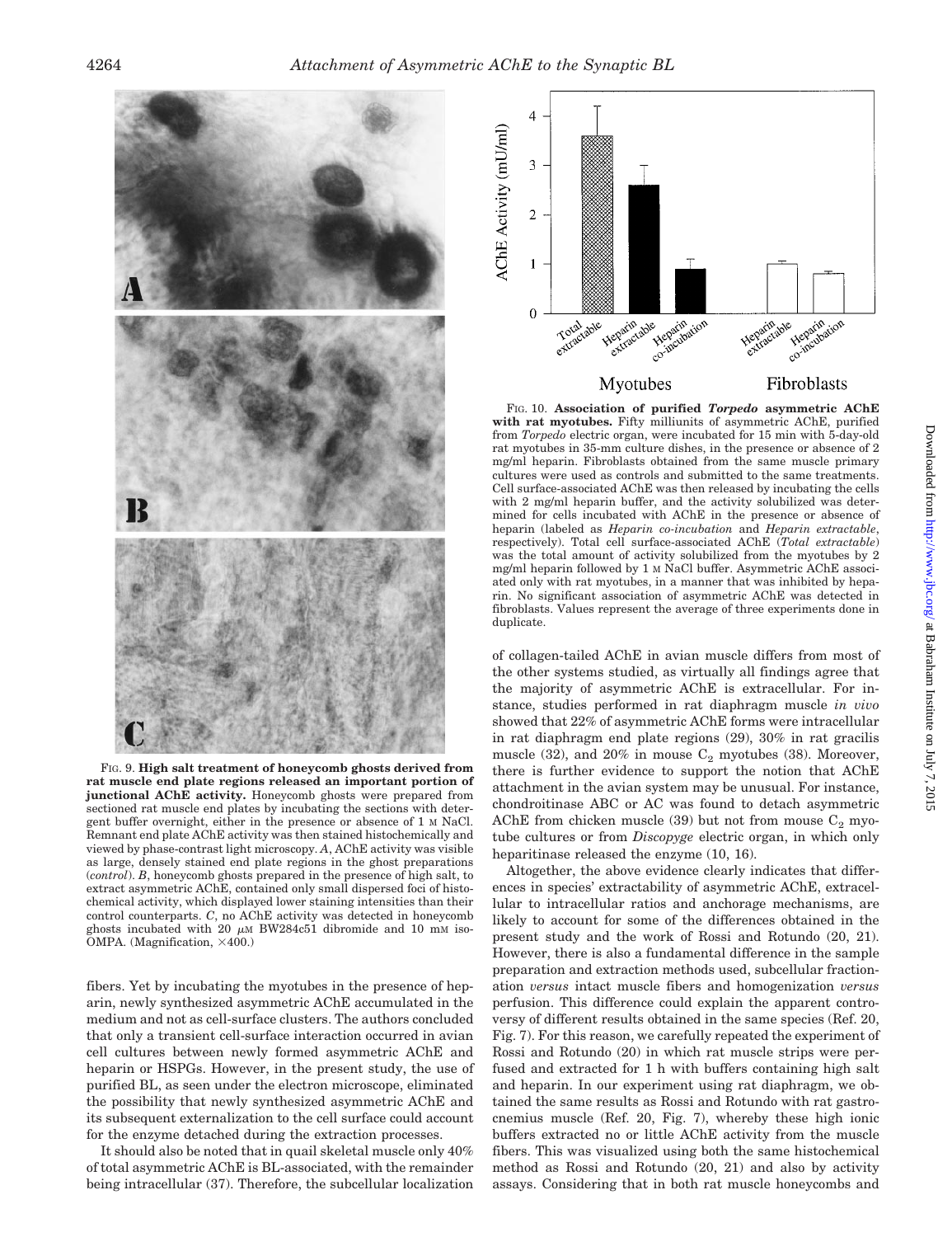purified synaptic BL, we successfully solubilized asymmetric AChE but were unable to do so in muscle strips, we believe that perfusion of a semi-intact muscle sample is not the most appropriate method for the extraction of synaptic molecules such as AChE.

A non-extractable population of asymmetric AChE has been identified previously, which can only be released by collagenase treatment (29, 32). This non-extractable pool of AChE, in rat diaphragm end plates, accounts for 21% of the total asymmetric forms which in these regions exist principally as extracellular enzyme (29). However, the ultrastructure of this tissue may present a greater resistance to the extraction procedure than that of *Torpedo* electric organ, as in the latter there seems to be a larger pool of heparin-sensitive collagen-tailed AChE. Although some asymmetric AChE seems to be covalently associated with the synaptic BL, the majority of the extracellular enzyme is extractable using high salt- and heparin-containing buffers, indicating that electrostatic interactions must be involved in its anchorage at the neuromuscular junction.

The cell surface AChE binding studies, carried out using *Torpedo* enzyme and rodent muscle cultures, proved to be effective heterologous systems for such studies. Indeed, Rotundo *et al.* (40) recently carried out transplant experiments, in which frog neuromuscular synapses were incubated with purified quail asymmetric AChE, and binding was observed. These authors even suggest the presence of specific collagen-tailed AChE-binding sites at the synaptic BL of the vertebrate neuromuscular junction. In our case, the localization of the AChE bound to the myotube surface was not investigated. However, bound AChE would most likely appear as clustered foci of activity but would nonetheless present a "non-junctional" distribution due to the absence of neuronal stimuli. Therefore, the formation of AChE clusters in myotube cell cultures does not imply the presence of "junctional" AChE (as in *Torpedo* electric organ and muscle end plates), which is defined by the existence of the neuromuscular junction and requires the presence of motor neurons. For this reason, we suggest caution in the use of the term junctional when referring to the clustering of AChE on the surface of cultured myotubes. The fact that heparin could be used to release the asymmetric AChE bound to the myotube surface or block its association in our *in vitro* studies suggests first that HSPGs are involved in the binding of the *Torpedo* enzyme to the rodent muscle cells, and second that these proteoglycans may be universally recognized in such anchorage mechanisms. These possibilities are reinforced by the finding that HSPGs are indeed present in the extracellular matrix of rodent myotubes (41, 42), and it would be interesting to study the focalization of AChE exogenously added to myotube cultures, both in the presence and absence of motor neurons.

In conclusion, we have established that a major portion of junctional collagen-tailed AChE is in fact associated with the BL through electrostatic interactions. Extracellular asymmetric AChE foci can be disrupted by high salt- or heparin-containing buffers. These results are entirely consistent with previous work regarding the anchorage mechanism(s) of collagentailed AChE to the BL (10, 16) and with the current notion that HSPGs may interact with the heparin-binding domains present in the collagenic tail of the enzyme (11). Further studies using synthetic peptides, derived from the collagenic region, as well as molecular modeling and docking, should help us to elucidate the exact mechanisms involved in the anchorage of asymmetric AChE to the BL at the neuromuscular junction.

*Acknowledgments—*We thank Dr. David J. Carey and Dr. Enrique Brandan for helpful comments on the manuscript and to Dr. Ariel Orellana for assistance in the sialyltransferase assays.

#### **REFERENCES**

- 1. Eccles, J. C., Katz, B., and Kuffler, S. W. (1942) *J. Neurophysiol.* **5,** 211–220
- 2. Hall, Z. W. (1973) *J. Neurobiol.* **4,** 343–361
- 3. McMahan, U. J., Sanes, J. R., and Marshall, L. M. (1978) *Nature* **271,** 172–74
- 4. Hall, Z. W., and Kelly, R. B. (1971) *Nat. New Biol.* **232,** 62–63
- 5. Betz, W., and Sakmann, B. (1973) *J. Physiol.* (*Lond*.) **230,** 673–688
- 6. Inestrosa, N. C., Silberstein, L., and Hall, Z. W. (1982) *Cell* **29,** 71–79 7. Inestrosa, N. C., and Perelman, A. (1990) *J. Membr. Biol.* **118,** 1–9
- 8. Taylor, P. (1991) *J. Biol. Chem.* **266,** 4025–4028
- 9. Massoulié, J., Pezzementi, L., Bon, S., Krejci, E., and Valette, F.-M. (1993) *Prog. Neurobiol.* (*Oxf*.) **41,** 31–91
- 10. Inestrosa, N. C., Gordon, H., Esko, J. D., and Hall, Z. W. (1992) in *Multidisciplinary Approaches to Cholinesterase Functions* (Shafferman, A. and Velan, B., eds) pp. 51–58, Plenum Press, New York
- 11. Deprez, P. N., and Inestrosa, N. C. (1995) *J. Biol. Chem.* **270,** 11043–110469 12. Vigny, M., Martin, G. R., and Grotendorst, G. R. (1983) *J. Biol. Chem.* **258,**
- 8794–8798 13. Bayne, E. K., Anderson, M. J., and Fambrough, D. M. (1984) *J. Cell Biol.* **99,** 1486–1501
- 14. Inestrosa, N. C. (1988) in *Nerve-Muscle Cell Trophic Communication*
- (Fernandez, H. L., ed) pp. 147–172, CRC Press, Boca Raton, FL
- 15. Torres, J. C., and Inestrosa N. C. (1983) *FEBS Lett.* **154,** 265–268
- 16. Brandan, E., Maldonado, M., Garrido, J., and Inestrosa, N. C. (1985) *J. Cell Biol.* **101,** 985–992
- 17. Brandan, E., and Inestrosa, N. C. (1984) *Biochem. J.* **221,** 415–422 18. Inestrosa, N. C., Reiness, G. C., Reichardt, L. F., and Hall, Z. W. (1981)
- *J. Neurosci.* **1,** 1260–1267
- 19. Inestrosa, N. C., Matthew, W. D., Reiness, C. G., Hall, Z. W., and Reichardt, L. F. (1985) *J. Neurochem.* **45,** 86–94
- 20. Rossi, S. G., and Rotundo, R. L. (1993) *J. Biol. Chem.* **268,** 19152–19159
- 21. Rossi, S. G., and Rotundo, R. L.(1996) *J. Biol. Chem.* **271,** 1979–1987
- 22. Inestrosa, N. C., Fuentes, M. E., Anglister, L., Futerman, A. H., and Silman, I. (1988) *Neurosci. Lett.* **90,** 185–190
- 23. Sanes, J. R., and Hall, Z. W. (1979) *J. Cell Biol.* **83,** 357–370
- 24. Inestrosa, N. C., and Me´ndez, B.(1983) *Cell. Biochem. & Funct.* **1,** 41–48
- 25. Perelman, A., Abeijon, C., Hirschberg, C., Inestrosa, N. C., and Brandan, E. (1990) *J. Biol. Chem.* **265,** 214–220
- 26. Karnovsky, M. J., and Roots, L. (1964) *J. Histochem. Cytochem.* **12,** 219–232 27. Inestrosa, N. C., Miller, J. B., Silberstein, L., Ziskind-Conhaim, L., and Hall,
- Z. W. (1983) *Exp. Cell Res.* **147,** 393–406 28. Ellman, G. L., Courtney, K. D., Andres, V., and Featherstone, R. M. (1961) *Biochem. Pharmacol.* **7,** 88–95
- 29. Younkin, S. G., Rosenstein, C., Collins, P. L., and Rosenberry, T. L. (1982) *J. Biol. Chem.* **257,** 13630–13637
- 30. Lee, S. L., and Taylor, P. (1982) *J. Biol. Chem.* **257,** 12292–12301
- 31. Koenig, J. (1979) *Biol. Cell.* **35,** 147–152
- 32. Fernandez, H. L., Inestrosa, N. C., and Stiles, J. R. (1984) *Neurochem. Res.* **9,** 1213–1229
- 33. Deprez, P. N., Signorelli, J., and Inestrosa, N. C. (1995) *Biochim. Biophys. Acta* **1252,** 53–58
- 34. Hall, Z. W., and Sanes, J. R. (1993) *Cell* **72,** *Neuron* **10,** (suppl.) 99–121
- 35. Changeux, J. P. (1966) *Mol. Pharmacol.* **2,** 369–392
- 36. Méndez, B., Garrido, J., Jaksic, F., and Inestrosa, N. C. (1984) *Cell & Mol. Neurobiol.* **4,** 125–142
- 37. Rotundo, R. L. (1984) *Proc. Natl. Acad. Sci. U. S. A.* **81,** 479–483
- 38. Inestrosa, N. C. (1984) *Biochem. J.* **217,** 377–381
- 39. Perez-Tur, J., Barat, A., Ramos, M., and Ramirez, G. (1991) *FEBS Lett.* **286,** 25–27
- 40. Rotundo, R. L., Rossi, S. G., and Anglister, L. (1997) *J. Cell Biol.* **136,** 367–374
- 41. Bowen, D. C., Gordon, H., and Hall, Z. W. (1996) *J. Neurochem.* **66,** 2580–2588
- 42. Gordon H., and Hall, Z. W. (1989) *Dev. Biol.* **135,** 675–686

Downloaded from http://www.jbc.org/ at Babraham Institute on July 7, 2015 Downloaded from [http://www.jbc.org](http://www.jbc.org/)/ at Babraham Institute on July 7, 2015